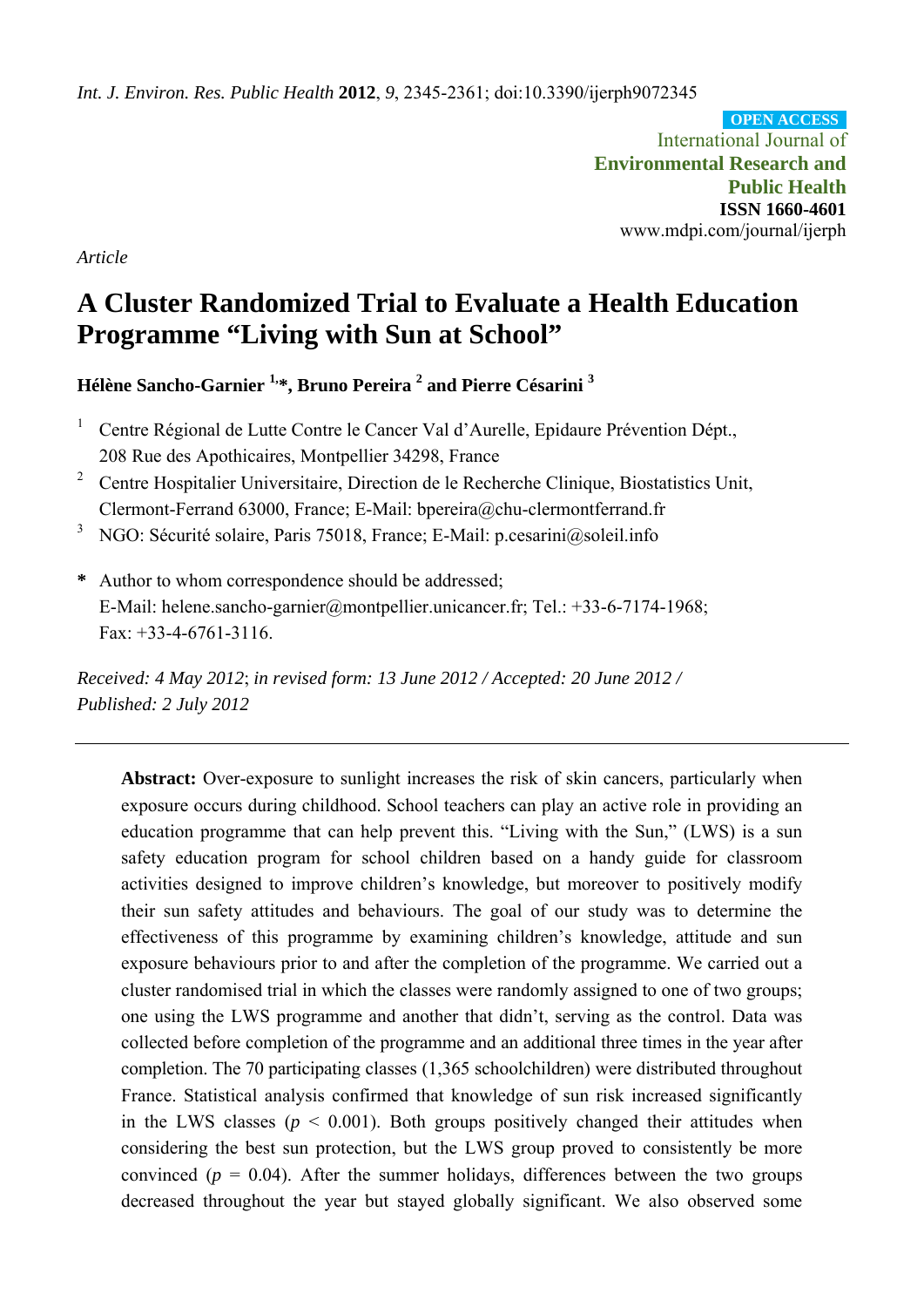significant behaviour modification during the holidays. For instance, the LWS group applied sunscreen more frequently than the control group, and were more likely to wear a hat (72% *versus* 59%) and use a sun umbrella on the beach (75% *versus* 64%).

**Keywords:** sun-exposure; health education; school; knowledge; behaviour; cluster randomized trial

## **1. Introduction**

It has been clearly demonstrated that overexposure to sunlight increases the risk of skin cancers [1], cataracts [2], and age-related macular degeneration [3], particularly when exposure occurs during childhood [4]. Frequency of skin cancers has been increasing steadily worldwide for more than 30 years, and their prevention has become a public health priority in many countries where the population has mainly a white skin phenotype [5]. In France, there are approximately 80,000 new skin cancer diagnoses each year, of which nearly 10,000 are diagnosed as melanoma (Adjusted Standardized Rates World (ASRW): 9.7/100,000 in men and 10.7/100,000 in women) [6]. Time trends in incidence for melanoma have increased since 1980 at +4.5% each year in men and +3.4% each year in women. However, since 2000, this tendency has slowed in both genders (respectively, 0.8%/year and 0.5%/year). The mortality (ASRW) time trends for melanoma diagnoses are 1.7 in men and 1.1 in females, and increased in men between 1980 and 2005, but presently are slowing. In women, time trends have decreased since the beginning of the 21st century [6].

Sun exposure should be modifiable through behavioural interventions such as avoiding midday sun, applying sunscreen, and by wearing protective clothing, like hats and sunglasses, *etc*. [7]. Such healthy behaviours have to be applied by the whole population, but particularly by young children. Despite this knowledge, to date, there is insufficient evidence that counselling by clinicians and parents alone has been really efficient [7,8]. Consequently, school teachers could be complementary, or even act as a better conduit for providing prevention advice and education [9]. Teachers spend a lot of time with children and better know how to increase their knowledge and modify behaviour through pedagogic models. In addition, existing school curricula in science, math, geometry and language can all be used to address the key elements of sun prevention. Furthermore, health education is already generally included in the school programmes. A limited number of Randomized Intervention trials (RIT) dealing with school-based interventions promoting sun-protective behaviours are reported in international literature. Among the published trials a great diversity of actions and methods have been used, but nearly all have the same final objective to increase sun protective behaviour [10–22]. Some other trials are more specifically dedicated to reduce the number of melanocytic nevi [23–26]. The criteria used to evaluate the results are dependent upon the type of actions. For example, if the increase in knowledge is generally well standardized and easy to measure, the modifications of attitude and behaviour are not, and may lead to heterogeneity and interpretation biases. The majority of the studies observe, as a consequence of their intervention, a global improvement in knowledge, but very few report a persistent modification in sun exposure attitude and behaviours [7,12,13,17] even though some paradoxical results are observed, like an increase of sun exposure after the intervention [10]. Furthermore, other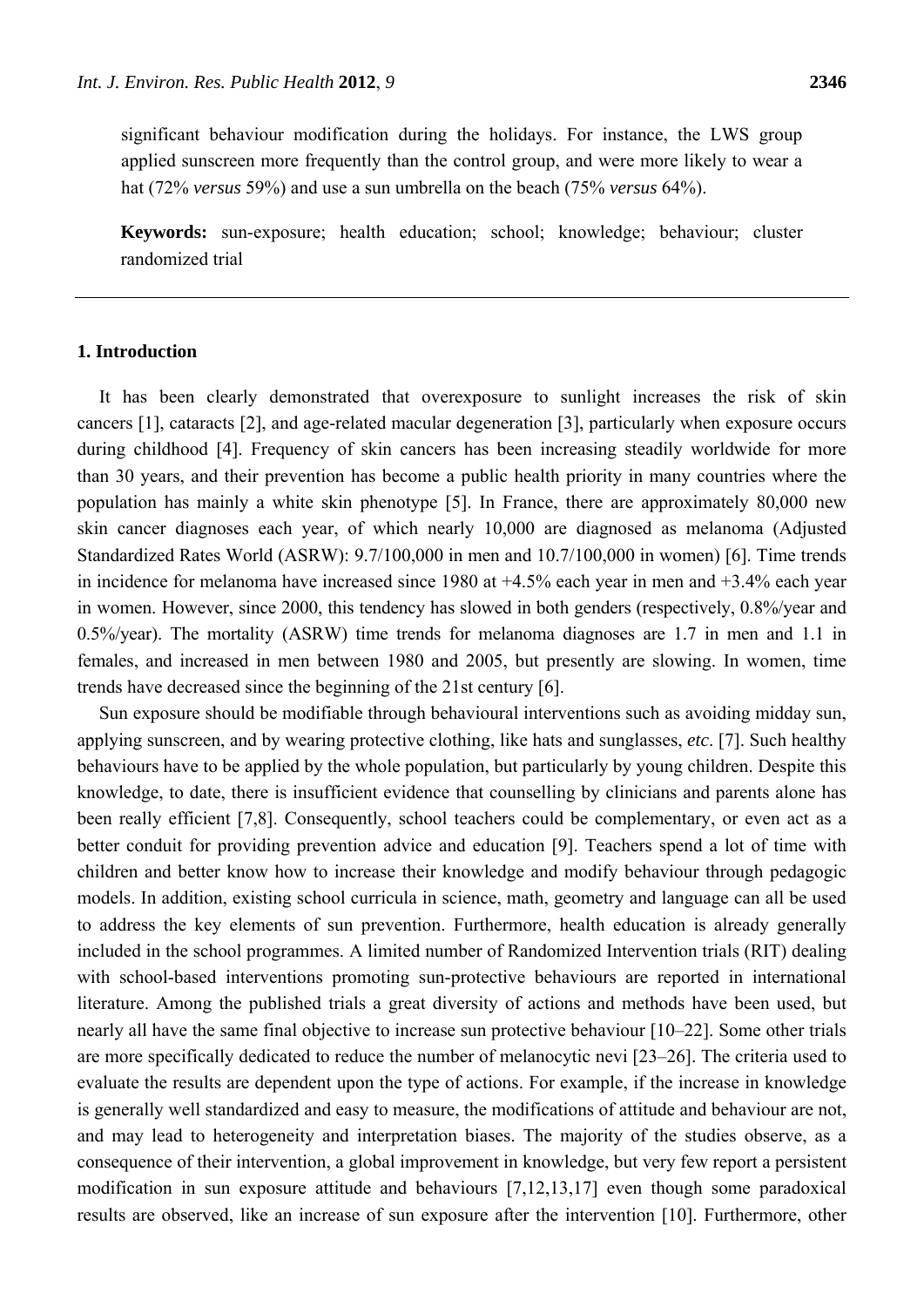determinants of success, like age and phenotypes of the targeted population, the duration of the intervention, the tools used and the end points of the evaluation, influence the results [13,27]. Finally, discrepancies between the results can also be explained by either a low statistical power or an inadequate statistical analysis of the cluster design. When the curriculum, "Living With the Sun", was proposed for promotion in French primary schools, we considered that there was still room to undertake a new study taking into account the aforementioned problems.

"Living with the Sun" (LWS) is a transverse and multidisciplinary sun safety education guide for teachers. It was created in 2006 by an astrophysicist, a communications specialist and a teacher trainer and edited by the nongovernmental organization "Sécurité Solaire" [28]. It called for teachers to lead 10 workshops for 9- to 12-year old pupils during the last three months of the school year (from April to June in the northern hemisphere). The teaching guide contained practical and entertaining classroom activities designed to potentially improve children's scientific knowledge and to positively modify their sun safety attitudes and behaviours. A first evaluation was performed in a limited area, including 282 children. The programme showed a beneficial effect in increasing children's knowledge for a few months, but no long term difference concerning their sun protection habits [29]. Before disseminating the curriculum throughout France, a new, right comparative methodology was needed for the evaluation of the curriculum. Our goal was to determine the effectiveness of this preventive programme.

# **2. Methods**

## *2.1. The Teaching Guide LWS: Composition and Use*

This guide contains practical classroom work and activities designed to increase children's scientific knowledge of the sun, its characteristics and activities in relation to life on the earth. For children, it helps them to understand how the sun works and what the benefits and risks of exposure to the sun are, so they can modify their own behaviours. The ten workshops, delivered during a three-month period, covered four topics: The effect of sun exposure on the body; the different skin types and their sensitivity to sunlight [30]; the determinants of variations in the UV intensity; and sun protection strategies. The specific concept of the LWS programme is to increase students' competencies when dealing with the sun, not simply to enhance their academic knowledge. The investigative approach, which is at the heart of the programme, allows children to record observations of their physical environment, so they can raise questions and find answers to those questions through guided experiments in the programme. The hypothesis of this study is that an increase in children's practical competency, beyond simple knowledge, could have a greater effect in changing their sun exposure behaviours.

To optimize the use of teaching time, proposed lessons corresponded with the official primary school curriculum in the sciences, geography, mathematics, and language. Enhancing the programme's progress, different classes worked together on related projects and activities. For example, some groups created public information announcements to be displayed in schools throughout the district, others wrote petitions to local politicians about the lack of shade in local courtyards or at swimming pools. Another goal of this programme was that the children's efforts would receive attention in the local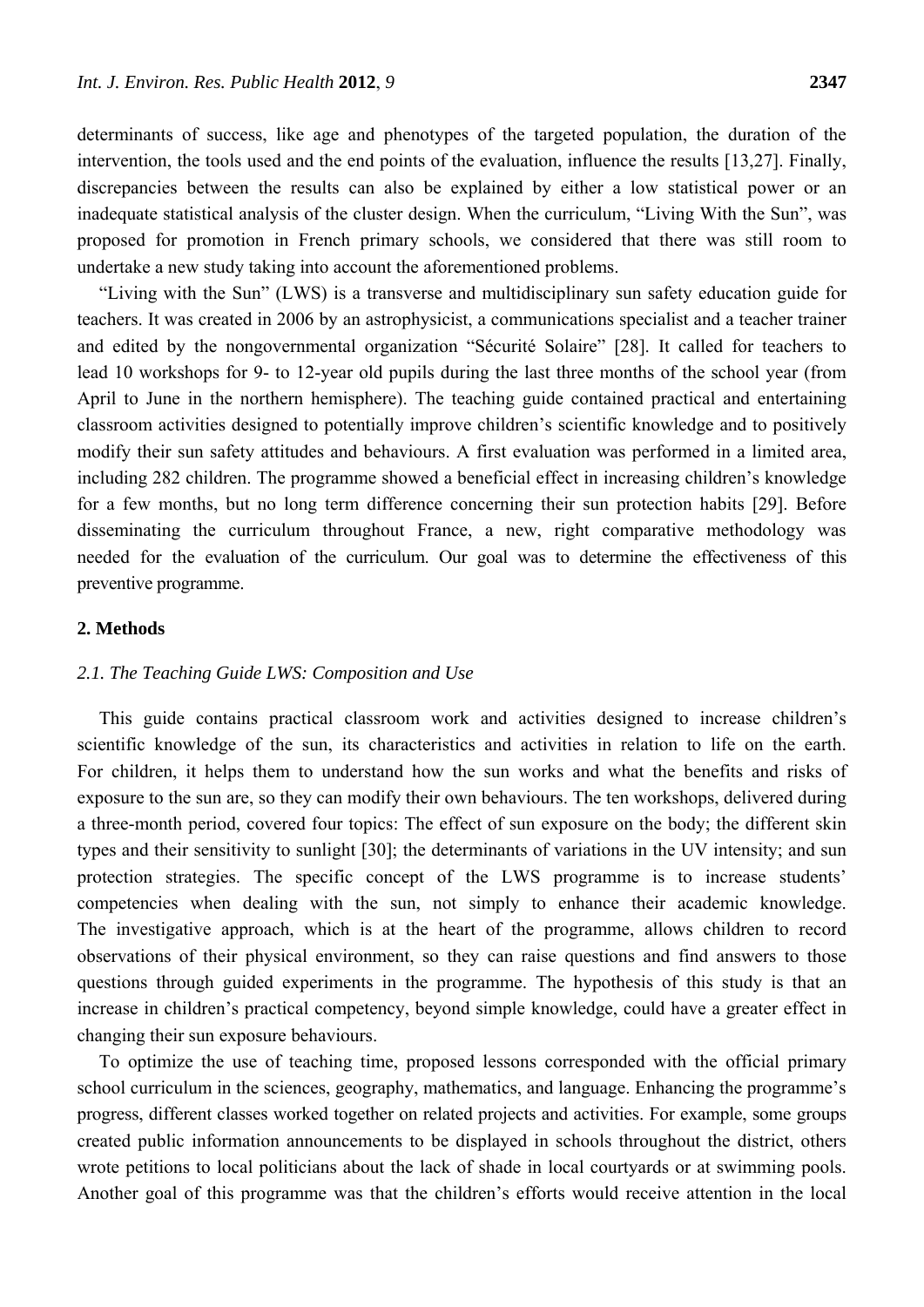press. Other advantages of this programme include that it targets the right age group to effect and modify behaviours for lasting change, by using a pragmatic, interactive and entertaining methodology to increase children's self-esteem and knowledge about the sun and its relation to their health [31–33]. In addition, it is delivered by professional pedagogues in a group environment favouring peer effect [21,34]. Beginning with observation raising questions, the children find answers to their questions using invention, criticism, experimentation and evaluation. By engaging the student's perception of his or her own ability to solve problems and to understand how the components of such problems work, this curriculum can help children realize the risks of sun exposure and empower them to modify their own behaviour for their health [35,36].

## *2.2. The Evaluation*

## 2.2.1. The Experimental Design

From April 2007 to December 2007 we carried out a cluster randomised trial [37] in which classes, rather than individuals, were stratified by regions and randomly assigned to one of two groups: One, using the LWS programme and one not, serving as control group. Cluster randomised trials are valuable in the evaluation of interventions with groups like school classes, families and villages. In such a trial, relationships between individuals in the group (because they have some similarities and influences on each other), have to be examined and eventually controlled for [38]. To avoid contamination bias, when randomized classes were found to belong to the same school they were considered as one class (this happened in only three schools).

## 2.2.2. Data Collection and Measures

Data regarding the children's knowledge, attitudes and behaviour were collected in 70 classes using the same questionnaires, paired child by child, at different times: Before intervention (T0), then after completion of the programme (T1), in 42 school classes, two months after the summer holidays (T2) and in 33 classes one year later (T3). Specific questions on behaviour were added at T2. All the questionnaires were filled out at school and were supervised by teachers who were trained before beginning the study. The questionnaires were composed of four parts: General and skin-type characteristics; knowledge of the sun; attitude concerning sun prevention; and sun behaviours. In the absence of already standardized validated scales [11], we used our own questionnaire already tested in previous studies. This questionnaire was created using excerpts from the literature, combined with our experiences in previous studies [7,39–41], and tested on a sample of seven classes (122 children). We analysed the internal validity as well as the comprehension, acceptability and reproducibility of the questions.

The questions were mostly binary; some were qualitative and codified afterward by a blind worker (not aware of the cluster type it comes from). Other measures were done using arrows linking items, or showing an answer). The order of the questions was not the same at the various times of the evaluation to avoid memorizing bias.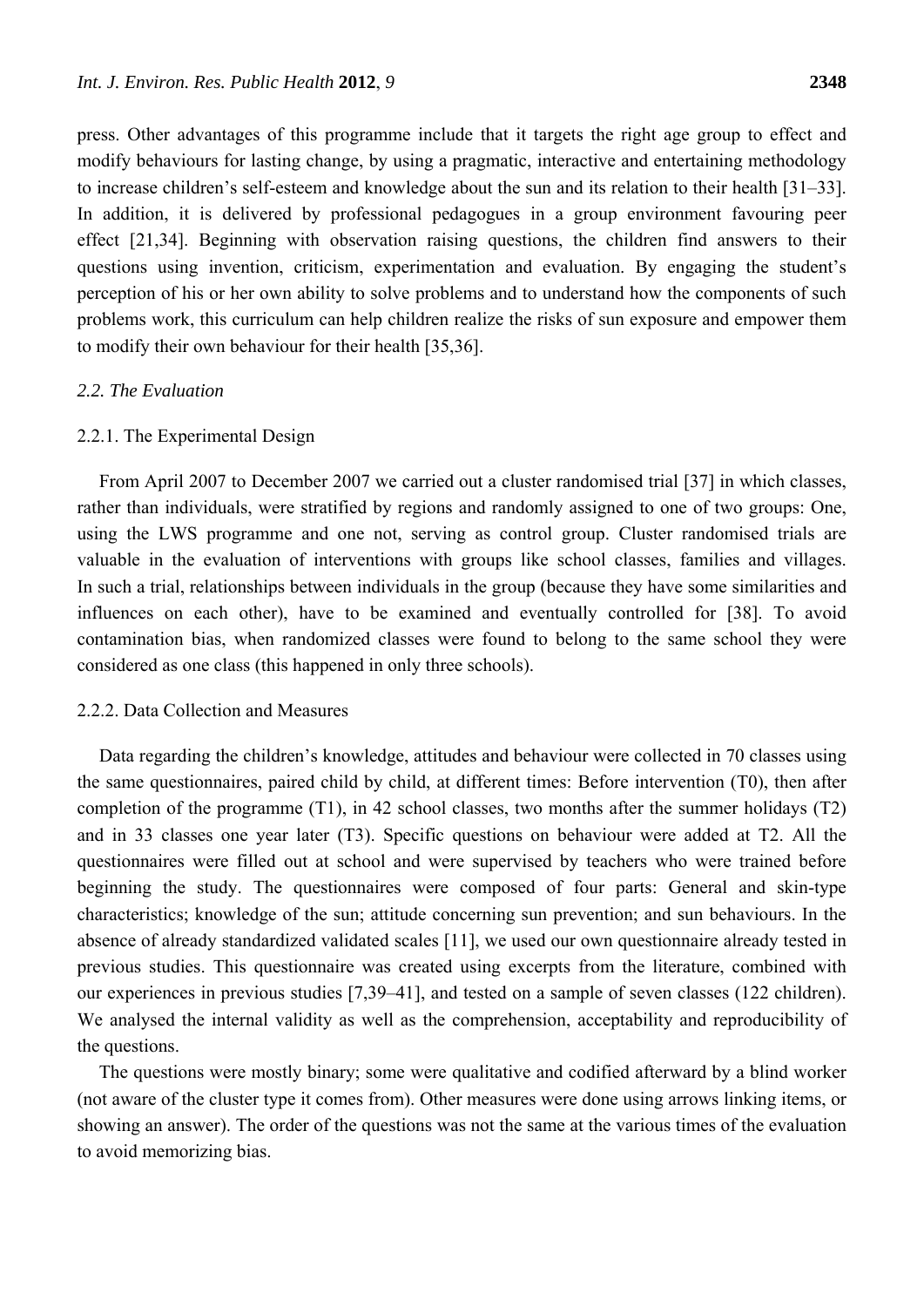#### 2.2.3. Statistical Analysis

The initial participating classes (31 in the control group and 39 in the experimental one, or the LWS group), consisted of 1,365 school children with a mean age of 9.9 years and were distributed throughout France. This number was calculated to obtain a power of 90% (1-β) to detect a 10% difference at T1 (Standard Deviation (SD) = 30%) between the two groups in the two major criteria (global knowledge as percentage of good answers and global sun-behaviour during holidays), with an error risk  $\alpha$  of 5% (two-sided test), and taking into account an intra-cluster coefficient equal to 0.10 with a mean cluster size of 25 children.

Because subjects were randomized by clusters, the classes in this case, techniques appropriate for clustered data were used. All analyses accounted for the correlation of measurements within classes. We summarized children and the schools characteristics overall and for each study arm. We tested the effectiveness of the randomization by comparing children and class characteristics across arms using practice-adjusted chi-square and t tests.

To compare the two groups, statistical analysis was conducted with mixed effects regression extensions (GLMM), accounting for dependencies among cluster members, adjusted on significant  $(p \le 0.05)$  co-variates at T0 and pre-test values [42]. Intraclass correlation coefficients from these models have been estimated. Bonferroni's correction and false discovery rate, as introduced by Benjamini and Hochberg, were used when assessing the significance of multiple regression coefficients/correlations [43].

We performed a secondary analysis using all observations, including children missing baseline or follow-up measures. We estimated a repeated measures model for each outcome and tested the interaction between measurement periods and intervention group assignments [44]. These were linear four-level hierarchical models with observations nested within children, within clustered classes, and schools. In order to assess the problem caused by missing data (classes and children), we used the estimation methods developed by Verbeke and Molenberg [45].

All statistical analyses were performed using Stata 9 (Stata Corporation, College Station, TX, USA).The data was anonymous and, following French legislation in 2006, the file was registered at "Comité National Informatique et Liberté" (N° 1156768 on 20/03/2006). The information and the parental waivers were completed and obtained by participating school teachers.

## **3. Results and Discussion**

# *3.1. Characteristics of the Children by Groups*

As described in Table 1, there was no statistical difference observed concerning age, gender and photo-types or basic knowledge of sun risks. There were some differences observed concerning their outside activities: The control group practiced more often walking or cycling ( $p = 0.03$ ) and swimming  $(p = 0.008)$ . These parameters were used as adjustment covariates in the following analysis.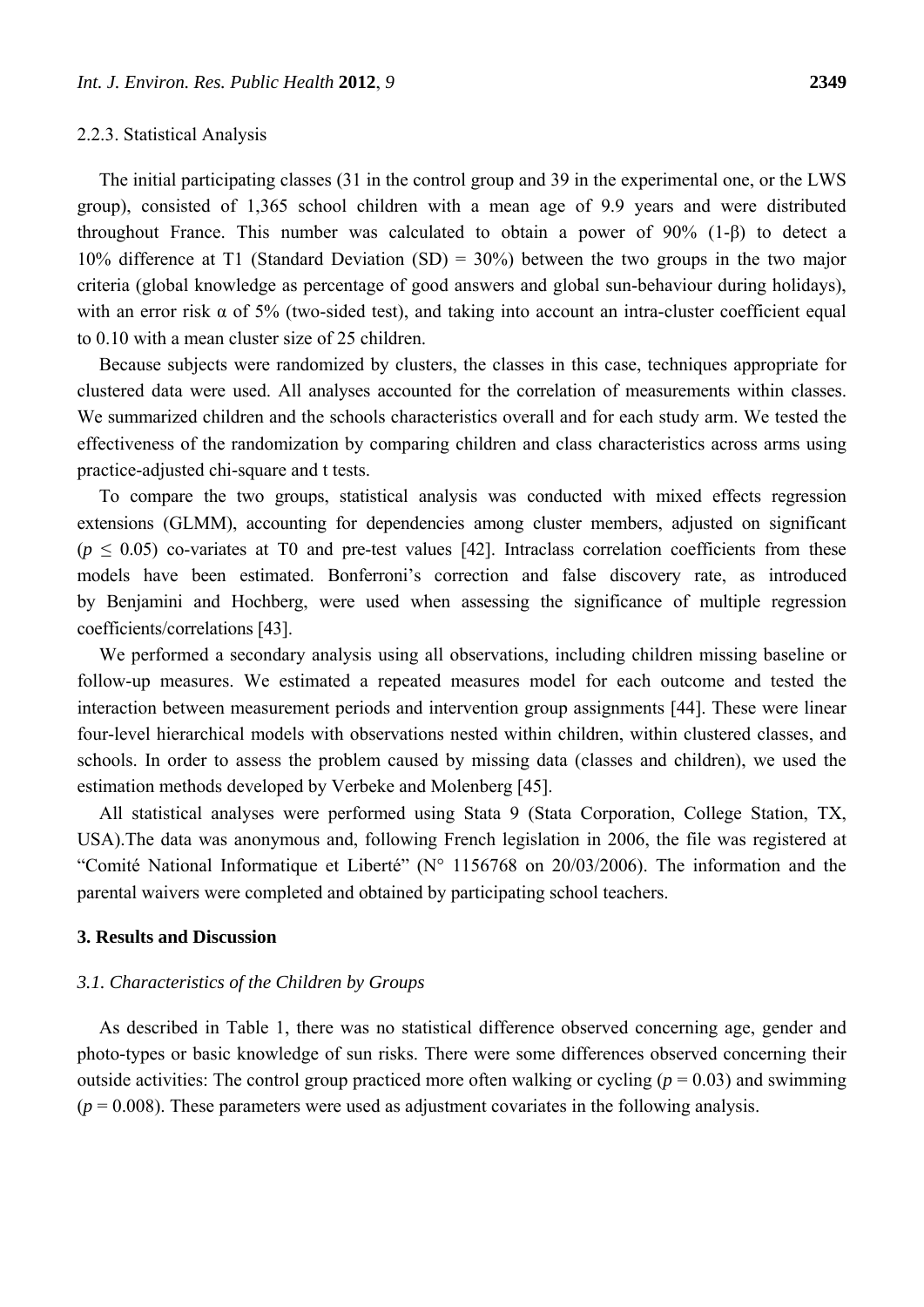#### *3.2. Modification of Knowledge between T0 and T1*

The questionnaire about the children's knowledge was composed of 47 questions, classified under 13 headings (Table 2).

| Characteristics (% item)    |               | LWS group (798)      | Control group (567)    |
|-----------------------------|---------------|----------------------|------------------------|
| Mean age                    |               | 9.93 (SD $* = 0.6$ ) | $9.87$ (SD $* = 0.8$ ) |
| Gender                      | $%$ girls     | 45.8                 | 46.1                   |
| Eye colour:                 | $%$ fair      | 34.3                 | 35.5                   |
| Hair colour                 | $%$ fair      | 49.5                 | 52                     |
| Skin type $I + II + III$ ** | $\frac{0}{0}$ | 57.7                 | 58.7                   |
| Freckles                    | $%$ no        | 70.8                 | 70.2                   |
| Easy sunburn                | $\%$ yes      | 30.5                 | 36                     |

**Table 1.** Characteristics of the two groups (LWS programme and control).

\* SD: Standard deviation; \*\* from Fitzpatrick classification [30].

**Table 2.** Comparison of children's knowledge about the sun in the two groups of classes at T0 and T1 by questionnaire headings (% of good answers).

|                                                                       |                   | T <sub>0</sub>   | <b>T1</b>   |                   |
|-----------------------------------------------------------------------|-------------------|------------------|-------------|-------------------|
| <b>Questionnaire Headings</b>                                         | CTRL <sup>1</sup> | LWS <sup>2</sup> | <b>CTRL</b> | <b>LWS</b>        |
| Does the sun emit visible/invisible rays or gas to the earth?         | 57.7              | 58.8             | 58.7        | 63.8 <sup>3</sup> |
| What rays produced by the sun can our eye see UV, IR, or white light? | 65.9              | $55.6^3$         | 62.4        | $73.4^3$          |
| Sun and earth trajectories                                            | 63.4              | 63.4             | 66.7        | 74.5 <sup>3</sup> |
| The time of the day the sun has maximum intensity                     | 28.4              | 33.4             | 29.0        | $49.4^3$          |
| Risk for skin and eyes                                                | 62.8              | 61.5             | 62.2        | $78.2^3$          |
| What are the good health effects of the sun?                          | 62.0              | 63.4             | 65.4        | $79.4^3$          |
| Sun exposure risks?                                                   | 56.8              | 61.6             | 70.2        | 88.3 3            |
| Which clothes are more protective?                                    | 49.3              | 50.8             | 48.9        | $64.6^3$          |
| Other types of protection?                                            | 74.3              | 73.5             | 80.4        | $88.2^3$          |
| About sunscreen use                                                   | 43.8              | 39.3             | 45.3        | 45.6              |
| Use of protection index on sunscreen                                  | 59.5              | 60.2             | 61.6        | 70.1 <sup>3</sup> |
| What to do in case of insolation?                                     | 75.2              | 75.4             | 79.5        | 82.4              |
| True or false information                                             | 56.2              | 56.1             | 60.9        | $73.3^3$          |

<sup>1</sup> Control classes; <sup>2</sup> Experimental classes; <sup>3</sup>  $p \le 0.02$ .

At T0, out of 47 questions, the control group had better knowledge than the LWS group only twice ( $p \leq 0.05$ ); no other significant differences were observed. When pooling the questions by headings (Table 2), there is only one heading where the score differs at T0 ( $p = 0.02$ ): The control group knew better what the eye can see (ultraviolet, infrared, white light). These parameters were used as adjustment covariates in the following analysis.

At T1, the gap in knowledge increased between the two groups in favour of the LWS group, which gives more frequently  $(p < 0.05)$  a right answer in 31 of the 47 questions.

The global score at T0 (% of good answers) for the 47 questions was  $59.5\%$  (SD = 11.4%) in the control group and 59.2% (SD = 9.9%) in the experimental group ( $p = 0.84$ ). At T1 ( $p = 0.0001$ ), it becomes  $62.7\%$  (SD = 10.7%) and 73% (SD = 10.4%), respectively.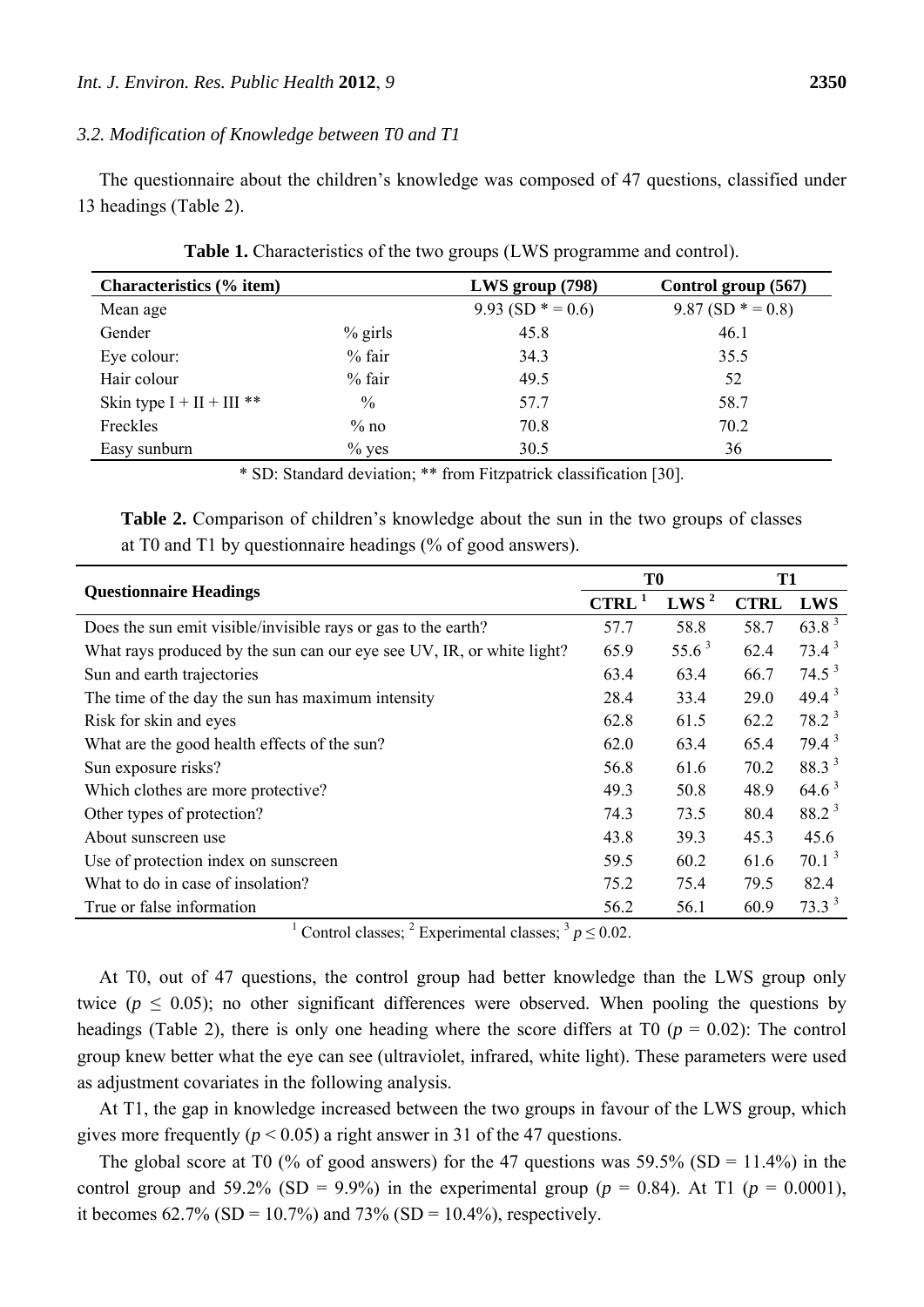Figure 1 illustrates the evolution of the knowledge in the 70 classes between T0 and T1. The regression model shows that children's skin colour and predisposition to sunburn (Fitzpatrick classification) also affected the knowledge scores ( $p < 0.05$ ). The lower the children's skin type, the better their knowledge was of the sun's activities. On the contrary, the children who answered that they have a tendency to sunburn had lesser knowledge in general.



Figure 1. Evolution of knowledge rates within the various classes by intervention group.

## *3.3. Modification of Attitude between T0 and T1*

This section of the questionnaire contained 16 items in four headings (Table 3). At T0 we did not observe any difference between the two groups. Both believe that being tan looks better (47%); that it is necessary to protect themselves from the sun, particularly when they are practicing sports outside (72.5%) and on the beach (86.5%); they used sunscreen mostly to avoid sunburn (57%); and to be protected, they think it's better to use all types of protection together (47.5%). However, at T1, in five of the 16 items, we observed a significant difference: The children from LWS classes think more often that to be tan (*i.e.*, to have a darker skin, as a consequence of a higher production of eumelanins) protects more from sunburn ( $p = 0.004$ ) (48.6% *versus* 35.4%, respectively). In addition, they believe it is necessary to protect themselves when walking or being in the mountains (respectively,  $p = 0.03$ ) and  $p < 0.000$ ) and that sunscreen use helps protect their skin from later effects ( $p = 0.04$ ). The two groups strongly change their attitudes when considering the best protection, but the LWS group is more convinced that using all types of protection together is best ( $p = 0.04$ ).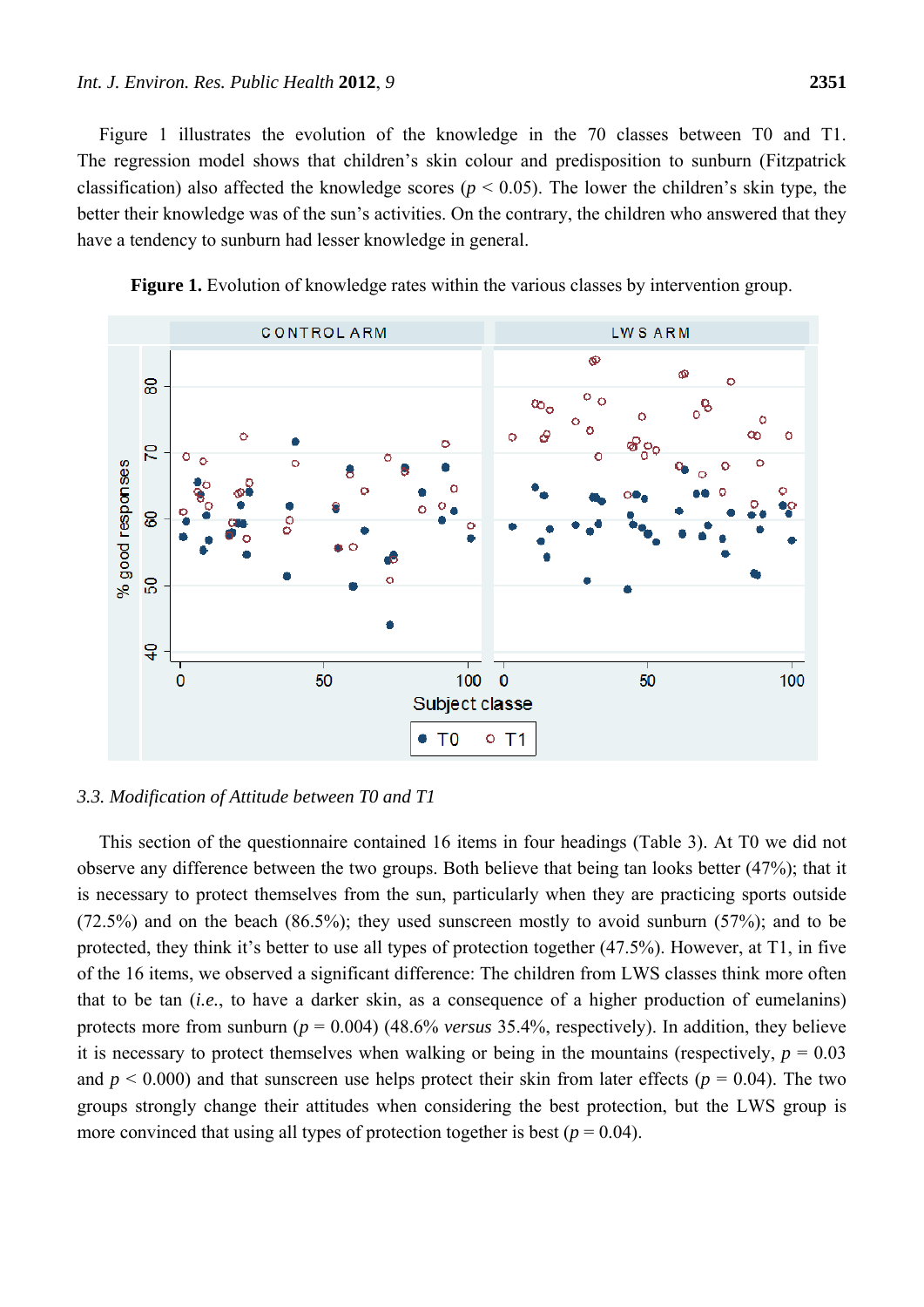|                                                                      |                     | T <sub>0</sub>   | <b>T1</b>         |                   |  |
|----------------------------------------------------------------------|---------------------|------------------|-------------------|-------------------|--|
| Children's attitude (% yes)                                          | $CTRL$ <sup>1</sup> | LWS <sup>2</sup> | CTRL <sup>1</sup> | LWS <sup>2</sup>  |  |
| For you, what does it mean to be tan?                                |                     |                  |                   |                   |  |
| To be more beautiful?                                                | 47.5                | 46.1             | 47.4              | 46.6              |  |
| To be fashionable or trendy                                          | 26.2                | 24.3             | 31.8              | 27.9              |  |
| To be protected against sunburn?                                     | 36.2                | 37.0             | 35.4              | 48.6 <sup>3</sup> |  |
| When is it necessary to protect yourself from sun exposure?          |                     |                  |                   |                   |  |
| When practicing sports outside?                                      | 70.9                | 74.5             | 77.6              | 81.7              |  |
| At the swimming pool?                                                | 58.0                | 57.8             | 66.7              | 68.5              |  |
| On the beach?                                                        | 85.2                | 88.5             | 89.6              | 90.2              |  |
| Walking?                                                             | 63.9                | 66.0             | 69.2              | 76.7 <sup>3</sup> |  |
| In the mountains?                                                    | 52.2                | 48.9             | 60.0              | 79.1 <sup>3</sup> |  |
| Why do you use sunscreen?                                            |                     |                  |                   |                   |  |
| To avoid sunburn?                                                    | 56.8                | 56.9             | 47.3              | 51.3              |  |
| To prolong sun exposure?                                             | 8.8                 | 11.4             | 13.4              | 15.5              |  |
| To avoid later skin damage?                                          | 14.6                | 15.0             | 20.5              | $27.6^3$          |  |
| Because your parents want you to?                                    | 10.2                | 11.6             | 19.9              | 16.5              |  |
| What do you think is the best protection against sun risks?          |                     |                  |                   |                   |  |
| Sunscreen use?                                                       | 10.6                | 11.8             | 10.4              | 7.4               |  |
| Sunscreen use $+$ hat?                                               | 18.2                | 18.6             | 9.3               | 6.1               |  |
| Sunscreen use $+$ hat $+$ avoid risky hours?                         | 15.3                | 14.8             | 15.7              | 15.3              |  |
| Sunscreen, hat, avoid risky hour, sunglasses, T-shirt, all together? | 46.7                | 48.1             | 59.6              | $67.0^3$          |  |

**Table 3.** Children's attitudes in the two groups at T0 and T1.

<sup>1</sup> Control classes; <sup>2</sup> Experimental classes; <sup>3</sup>  $p < 0.04$ .

## *3.4. Results after Summer Holidays*

Forty-two school classes participated in this evaluation; 19 from the control group (341 children) and 23 from the LWS group (363 children). The reduction in the number of classes after the holidays is related to administrative moving of teachers and, in some cases, renunciation to follow the programme. This problem was taken into account in the statistical analysis. The characteristics of the children within the two groups compared (age, gender, skin-types) were not different than and were of the same order as the whole initial group (46% of girls, mean age 9.7–9.8, 36% fair eyes, 49–52% fair hair, 56–62% fair skin, 68–71% without freckles, 29–36% easy sunburn). We found the same significant differences for outside activities: The control group performed more often walking or cycling ( $p = 0.027$ ), and swimming-pool ( $p = 0.02$ ).

We also found at T0 the knowledge of this reduced sample was close to the whole group with five significant differences between the compared groups on the 47 questions (four in favour of the LWS group), but only one difference when grouped by headings, also in favour of the LWS group.

After the summer holidays, differences in knowledge between the two groups decreased a little and the differences between T0 and T2 were smaller than between T0 and T1. In the 47 questions at T2, we did not observe a significant difference in the children's responses in 26 of them, unlike at T1 where we did not observe a significant difference in just 14 of the questions. However, the majority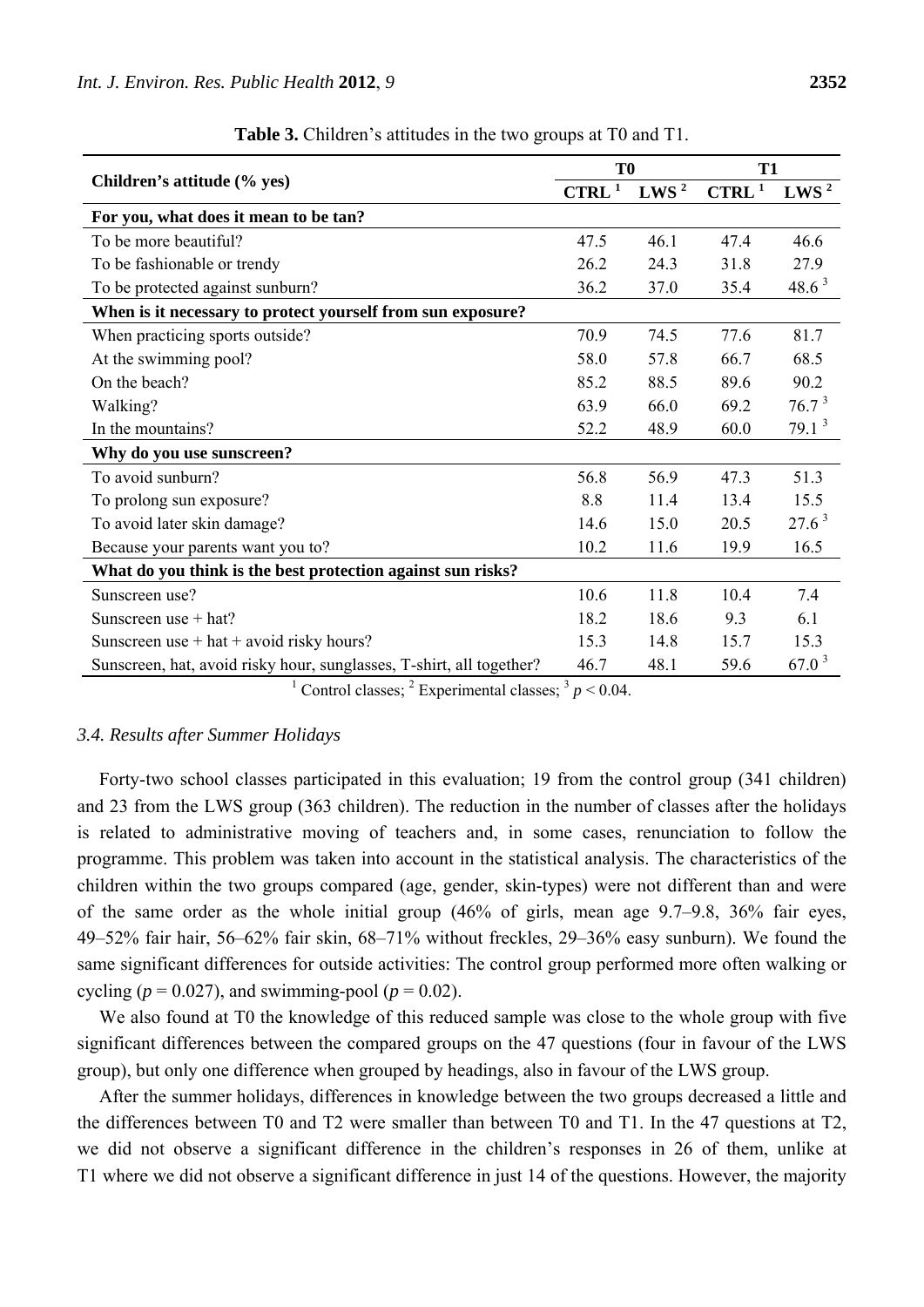of good responses remained in favour of the LWS group. When grouped by headings, the knowledge of the LWS group was significantly higher in eight of 13 headings.

The rate of good answers at T0 was 58.9% (SD = 10.9%) in the control group *versus* 59.6%  $(SD = 9.8\%)$  in the LWS group.

At T1, this rate was respectively 62.8% (SD = 10.4%) and 73.5% (SD = 10.3%) (*p* < 0.001) and at T2, these rates were  $65.2\%$  (SD =  $10\%$ ) and  $72.6\%$  (SD =  $9.8\%$ ) ( $p < 0.001$ ). Children in the LWS classes were more likely than the control group to state that it was necessary to be protected against the sun, especially when walking in the mountains (Odd Ratio  $(OR) = 3.01$ , 95% Confidence Interval (CI) (2.01 *versus* 4.87)), and that the use of sunscreen was a good way to avoid skin damage (OR = 1.54, 95%CI (1.05 *versus* 2.27)) as shown in Figure 2.



**Figure 2.** Evolution of score rates of knowledge from T0 to T2 in the two groups.

Concerning attitudes in this reduced sample, we did not observe any difference at T0 between the two groups. As a whole, they thought: Being tan looks better (46%); that it is necessary to protect themselves from the sun, particularly when practicing sports outside (72.5%) and when they were on the beach (88%); they used sunscreen to avoid sunburn (57.5%) and be protected; and 48% thought it was better to use all types of protection together.

When looking at the data at T2, the good attitudes increased in the two groups, but a little bit more in the LWS group; four of the 16 items became significant. The children from LWS classes thought more often (48.6% *versus* 35.4%) that being tan protected them from sunburn ( $p = 0.02$ ) and that sunscreen use helps to protect their skin from later effects ( $p = 0.02$ ). On the contrary, the control group used sunscreen more often because their parents wanted them to and 9% considered it to be the best protection as compared to only 5% in the LWS group (Figure 3).

Finally, we questioned the two groups on their sun behaviours during the last holidays and compared the answers with the data we collected at T0 on their usual sun behaviours (Table 4). Again, the behaviours in the two compared groups were about the same at T0. Of 20 questions, only two items were significantly different: The LWS group was repeating sunscreen application more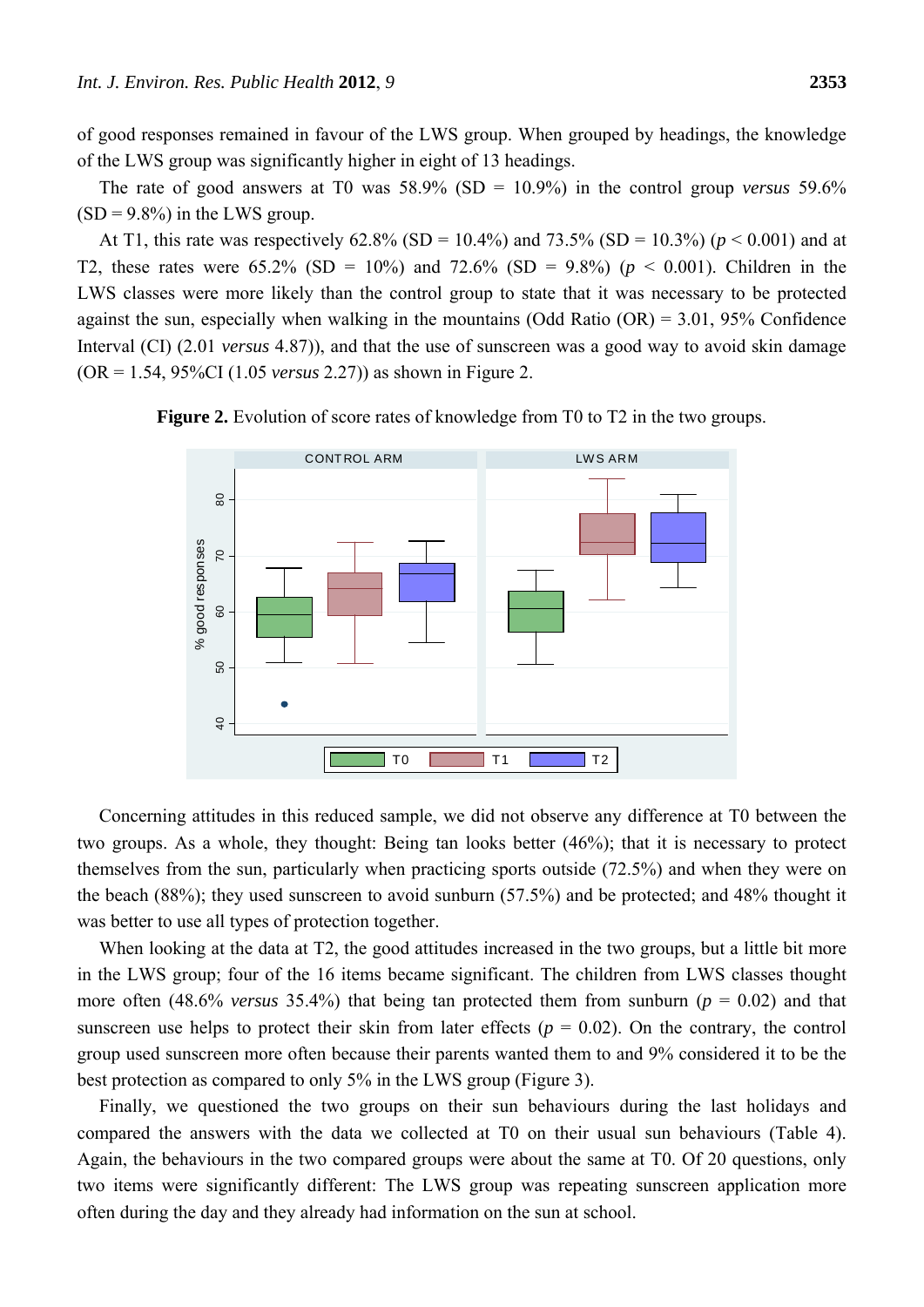

Figure 3. Evolution of attitudes concerning sunscreen from T0 to T2 in the two groups.

|                           |  |  | <b>Table 4.</b> Declared children's behaviours before the programme and after the summer |  |  |
|---------------------------|--|--|------------------------------------------------------------------------------------------|--|--|
| holidays ( $N = 1,004$ ). |  |  |                                                                                          |  |  |

|                                                     | T <sub>0</sub>       |          | <b>T2</b>           |                   |  |
|-----------------------------------------------------|----------------------|----------|---------------------|-------------------|--|
| Questions and answers $(\% )$                       | $\mathbf{CTRL}$ $^1$ | LWS $^2$ | $CTRL$ <sup>1</sup> | LWS $^2$          |  |
| During the last summer holidays did you experiment: |                      |          |                     |                   |  |
| Skin turning red and burning                        | 10.1                 | 20.7     | 18.5                | 19.6              |  |
| Skin burnt and swelling                             | 1.5                  | 0.3      | 3.5                 | 1.9               |  |
| Peeled off skin                                     | 24.9                 | 23.1     | 23.2                | 22.6              |  |
| Nothing                                             | 53.7                 | 53.7     | 54.8                | 55.1              |  |
| On the beach do you usually used:                   |                      |          |                     |                   |  |
| A T-shirt                                           | 54.0                 | 48.7     | 61.7                | 59.0              |  |
| A hat                                               | 59.2                 | 66.0     | 59.0                | $72.3^3$          |  |
| Sunscreen                                           | 89.7                 | 90.5     | 89.6                | 91.8              |  |
| Sun-glasses                                         | 55.3                 | 51.7     | 58.9                | 55.1              |  |
| Sunshade                                            | 65.8                 | 70.1     | 64.5                | $75.2^3$          |  |
| At the swimming pool do you usually used:           |                      |          |                     |                   |  |
| A T-shirt                                           | 27.6                 | 27.8     | 27.6                | 31.4              |  |
| A hat                                               | 29.5                 | 30.5     | 34.6                | 39.1              |  |
| Sunscreen                                           | 56.5                 | 55.1     | 52.4                | 59.6              |  |
| Sunglasses                                          | 30.2                 | 27.1     | 23.2                | 24.7              |  |
| Sunshade                                            | 20.5                 | 22.8     | 21.0                | 28.5              |  |
| Sunscreen various times during the day?             | 48.9                 | 56.5     | 57.3                | 65.1 <sup>3</sup> |  |
| Where did you find information on sun exposure?     |                      |          |                     |                   |  |
| At school?                                          | 51.0                 | 65.0     | 58.9                | 79.1 <sup>3</sup> |  |
| On the web?                                         | 19.9                 | 18.5     | 18.5                | 22.1              |  |
| On TV?                                              | 44.9                 | 47.9     | 47.5                | 40.8              |  |
| In books                                            | 43.1                 | 43.2     | 38.1                | 31.4              |  |
| From your parents?<br>$\sim$                        | 57.5                 | 59.5     | 66.9                | 59.8 <sup>3</sup> |  |

<sup>1</sup> Control classes; <sup>2</sup> Experimental classes; <sup>3</sup>  $p < 0.05$ .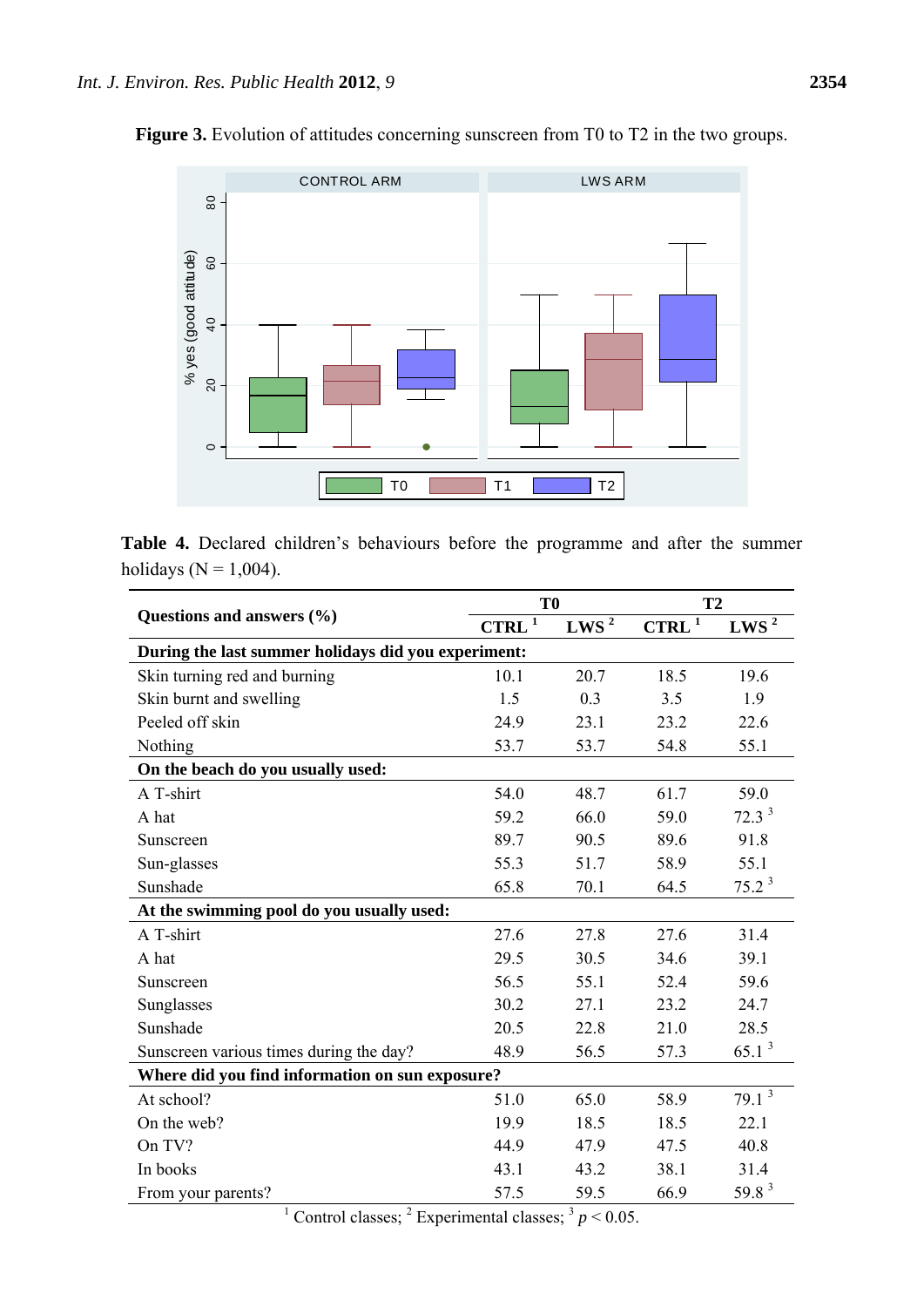The results at T2 were different ( $p < 0.05$ ) four times out of 20. The LWS group more frequently wore a hat and used more a sunshade when on the beach, they also repeated sunscreen application more often and 79% of them considered their information to have come from school. In the control group, it was the parents who gave information on the sun most often.

## *3.5. Results One Year Later*

We were able to collect data in the 33 classes (474 children, 208 from the control and 266 from the LWS group) one year after the completion of the programme. The characteristics of the children within the two compared groups (age, gender, photo-types) remained the same and of the same level as the whole initial group. Difference in knowledge, although less important (62.8% of good answers in the control *versus* 68.5% in the LWS group), was significant ( $p < 0.001$ ) as shown in Figure 4.



**Figure 4.** Evolution of score rates of knowledge from T0 to T3 in the two groups.

When considering protective attitudes, the LWS group still responded significantly better in three items: The children of the LWS group were more convinced of the necessity to protect themselves when practicing water sports (87% *versus* 78%, *p* < 0.04), when being on the beach (96% *versus* 87%,  $p < 0.003$ ), and when being in the mountains (76% *versus* 68%,  $p = 0.05$ ). The declared behaviours were still better in the LWS group only when staying on the beach by using more protective measures, such as wearing a T-shirt, a hat and using a sunshade (Table 5).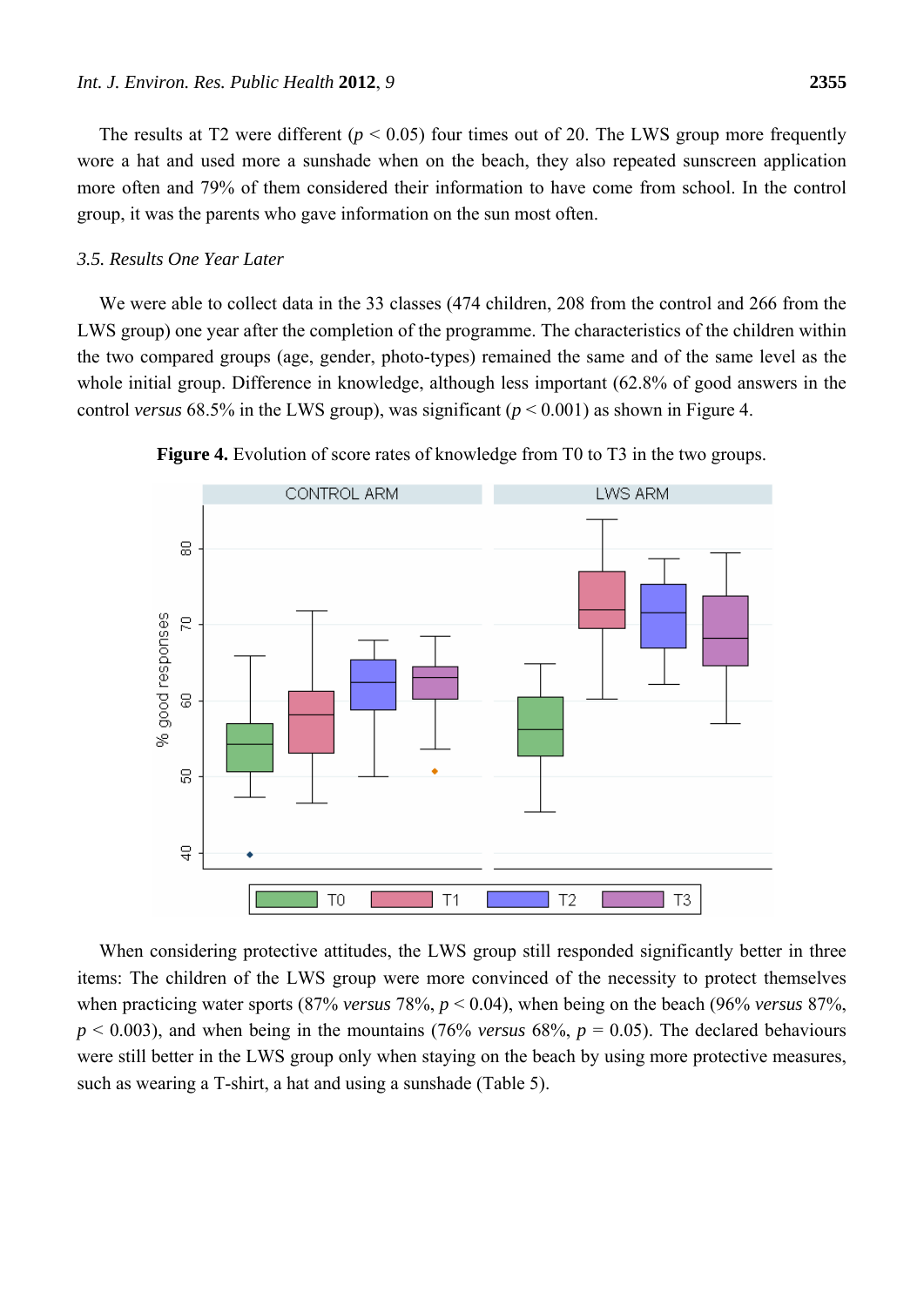|                                           |                   | T <sub>0</sub>    | <b>T3</b>         |                   |  |
|-------------------------------------------|-------------------|-------------------|-------------------|-------------------|--|
| Questions and answers $(\% )$             | CTRL <sup>1</sup> | LWS <sup>2</sup>  | CTRL <sup>1</sup> | LWS <sup>2</sup>  |  |
| On the beach do you usually used:         |                   |                   |                   |                   |  |
| A T-shirt                                 | 55.5              | 48.1              | 52.2              | 65.3 <sup>3</sup> |  |
| A hat                                     | 60.5              | 67.1              | 64.0              | 73.3 <sup>3</sup> |  |
| Sunscreen                                 | 90.1              | 89.0              | 86.8              | 90.4              |  |
| Sun-glasses                               | 55.3              | 51.8              | 68.6              | 70.2              |  |
| Sunshade                                  | 65.2              | 71.5              | 67.2              | $76.2^3$          |  |
| At the swimming pool do you usually used: |                   |                   |                   |                   |  |
| A T-shirt                                 | 28.9              | 25.5              | 21.2              | 25.1              |  |
| A hat                                     | 32.8              | 31.8              | 32.3              | 37.2              |  |
| Sunscreen                                 | 54.9              | 52.1              | 54.2              | 59.5              |  |
| Sunglasses                                | 28.9              | 26.6              | 36.5              | 37.6              |  |
| Sunshade                                  | 21.5              | 26.1              | 22.9              | 27.0              |  |
| Sunscreen various times during the day?   | 44.3              | 56.3 <sup>3</sup> | 59.2              | $68.0^4$          |  |

**Table 5.** Declared children's behaviours one year latter  $(N = 474)$ .

<sup>1</sup> Control classes; <sup>2</sup> Experimental classes; <sup>3</sup>  $p < 0.10$ ; <sup>4</sup>  $p = 0.12$ .

# *3.6. Discussion*

The World Health Organization and Centers for Disease Control guidelines [8] recommended developing sun exposure preventive interventions targeting young children because childhood is the time when risk to UV rays is highest. They also recommended targeting childhood interventions at school because children are already present and engaged in the process of learning [8,32]. The "Living with the Sun" guide seems to be a good way to not only increase children's knowledge, but to obtain modifications of attitudes and behaviour. The guide's proposed educational activities consists of entertaining scientific games for children as well as a good pedagogical method widely accepted to increase self esteem, which is a good determinant for changing behaviour [9,10,21,33]. Our results clearly confirm that school-based health education programmes can have a positive effect on children knowledge [7]. Furthermore, we also observed in the control group a non-significant increase of the good response score between T0 and T1. We assume that such an increase could be due to the impact of the general environment (schools, parents, television, advertisements, *etc*.) during spring and summer times.

Two systematic reviews [7,27] concluded that education approaches for increasing sun-protection behaviours were somewhat effective when implemented in primary school and in recreational settings. All published studies showed a marked increase in knowledge scores immediately after the programmes concluded and heterogeneous results were obtained for changes in attitude. In our study the differences between the two groups, both on knowledge and attitude concerning sun exposure, decrease with time but are still present after one year as clearly shown in Figure 4.

When considering the problem of positively influencing sun behaviours there are very few interventions that show an effect, moreover the problem of measuring this effect is not easy and hard to reproduce.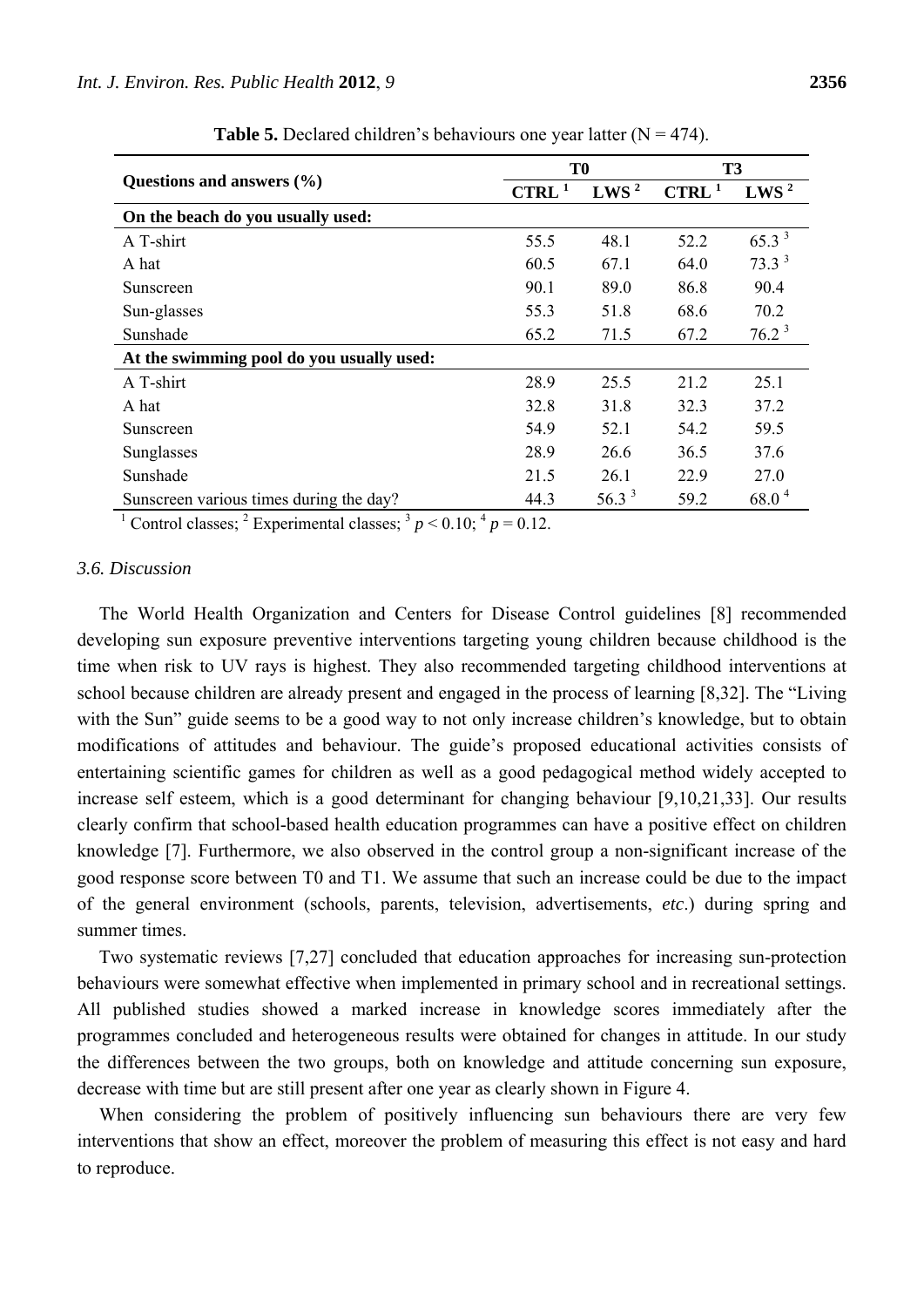The main outcome was a reduced preference for tanning in two studies that included children 9 to 11 years old [17,46]. Our trial was able to clearly demonstrate the efficacy of the LWS programme on modifying attitudes immediately after its conclusion in the schools but also—even more moderate and with a greater variability—after the holidays and one year later. The increase in modified attitudes was related to exercising safe behaviours on the beach.

Some methodological limitations in the statistical analysis may affect the results, for instance, not taking into account dependencies among cluster members [38]. Furthermore, the problem of missing data due to loss of clusters and of children in the long term must be considered. To avoid a significant decrease in statistical power when performing a longitudinal analysis, we chose conservative parameters to estimate the sample size at T0. To estimate the biases due to missing data we used the method proposed by Verbeke and Molenbergs [45]. This enabled us to show that there were no biases created by missing data, especially on the long term results. Finally, the loss of clusters could unbalance the two groups and destroy the randomization. In our study specifically, it was reassuring that when we did a comparison of the characteristics of the clusters, and of the children between the two groups at the different end-points of the trial, that there weren't any differences in the relevant data influencing sun-exposure.

To evaluate true modifications in behaviours is a real challenge [7,8,19,21,47–49]. We were able to get the data of the same children after summer holidays but only by using questionnaires fulfilled by children at school. Our results after the holidays showed an improvement in the sun exposure behaviour in favour of the LWS group (Table 4). However, there was no indication of a difference made on the immediate consequences on skin of inadequate sun exposure as related to children's responses. We did not undertake external observation of the children's behaviours or clinical examination by professionals. Such a method, as in other published trials, could create some difficulties for the extrapolation of results.

The maintenance of the LWS curriculum during the following years at schools was not evaluated in our study. Maintenance evaluation has been suggested by many authors [7,8] to reinforce the effect on behaviour, but it has never been evaluated.

# **4. Conclusions**

To acquire knowledge that influences new attitudes and supports healthy behaviours is specific to learning in young children. At home, at school and in the street, children progressively discover the outlines of their identity and their place in their social environment. Such experiences are important for the construction of positive self-esteem, choosing their way of life and developing behaviours [50,51].

Our results, based on this theory, showed a significant progression of knowledge and some modification of children's sun related attitudes and behaviours lasting at least 12 months. In conclusion, the pedagogic approach proposed by the LWS programme was evaluated using a cluster randomised trial adequately analysed, the study was able to confirm previous published results on acquisition of knowledge and to add new arguments concerning change in attitude and short term behaviour particularly when being on the beach. It seems that primary school is a favourable site and period in time to communicate messages about excessive exposure to the sun. Educational methods, such as using pragmatic and funny tools delivered by trained teachers over a long period of time, could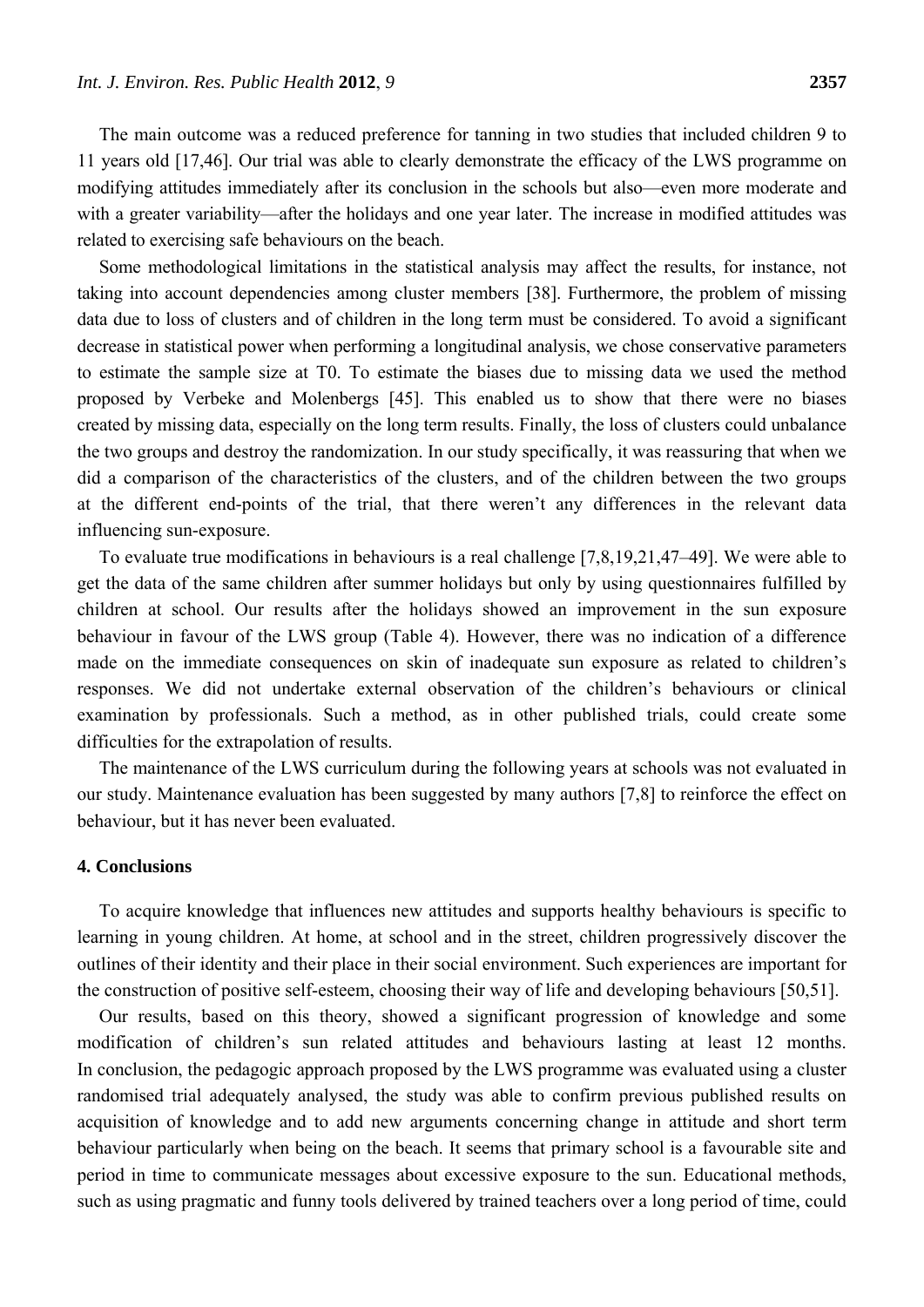also be a part of the LWS programme's success. From this research it would seem school-based health education to promote sun safety behaviour is most effective when it is provided consistently and included periodically in every grade of the school curriculum from pre-kindergarten to secondary school (18). Such policies still have to be developed in French schools.

Finally, interventions in schools should be part of larger programmes involving parents and communities and they should rely not only on one cognitive approach, but aim at changing children's environment and behaviours through many.

## **Acknowledgments**

We would like to thank the large number of school teachers and school children at the many public schools throughout France who contributed to this study. Notably, we thank Jean-Christophe Azorin, who was our permanent adviser in the pedagogic field. We also thank Chantelle Lusebrink for the important work done for English editing of this manuscript.

# **Conflict of interest**

The three authors declare no conflict of interest.

# **References**

- 1. Rosso, S.; Zanetti, R.; Pipione, M.; Sancho-Garnier, H. Parallel risk assessment of melanoma and basal cell carcinoma: Skin characteristics and sun-exposure. *Melanoma Res.* **1998**, *8*, 573–583.
- 2. Taylor, H.R.; West, S.K.; Rosenthal, F.S.; Munoz, B.; Newland, H.S.; Abbey, H.; Emmet, E.A. Effect of ultraviolet radiation on cataract formation. *N. Engl. J. Med*. **1988**, *319*, 1429–1433.
- 3. Younf, R.W. Solar radiation and age-related macular degeneration. *Surv. Ophtalmol.* **1988**, *32*, 252–269.
- 4. Dennis, L.K.; van Beek, M.J.; Beane Freeman, L.E.; Smith, B.J.; Dawson, D.V.; Coughlin, J.A. Sunburns and risk for cutaneous melanoma: Does age matter? A comprehensive meta-analysis. *Ann. Epidemiol.* **2008**, *18*, 614–627.
- 5. Linos, E.; Swetter, S.M.; Cockburn, M.G.; Colditz, G.A.; Clarke, C.A. Increasing burden of melanoma in the United States. *J. Invest. Dermatol*. **2009**, *129*, 1666–1674.
- 6. Institut National de Veille Sanitaire. Available online: http://www.invs.sante.fr/surveillance/ cancers/estimations\_cancers/donnees\_localisation (accessed on 12 February 2012).
- 7. Stoebner-Delbarre, A.; Defez, C.; Borrel, E.; Sancho-Garnier, H.; Guillot, B.; Groupe EPI-CES. Prevention of skin cancer programs: Analysis of the impact of randomized trials. *Ann. Dermatol. Venereol*. **2005**, *132*, 641–647.
- 8. *Behavioral Counseling to Prevent Skin Cancer: Systematic Evidence Review to Update the 2003 US Preventive Services Task Force Recommendation*; Report number 11-05152-EF-1; Agency for Healthcare Research and Quality (U.S.): Rockville, MD, USA, 2011. Available online: http://www.cdc.gov/mmwr (accessed on 12 April 2012).
- 9. Sandrin-Berthon, B. *Apprendre à l'Ecole*; ESF: Paris, France, 1997.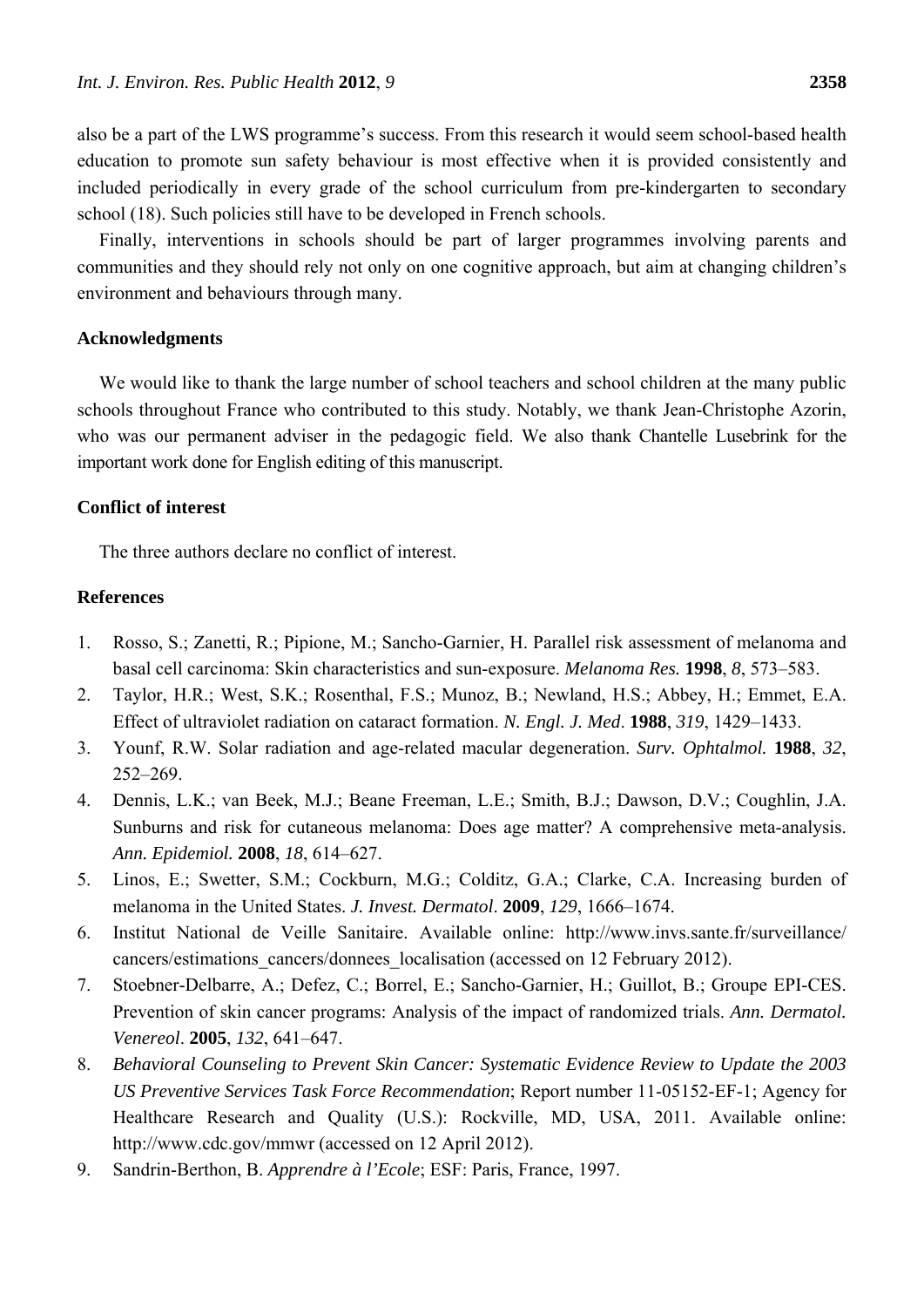- 10. Mermelstein, R.J.; Riesenberg, L.A. Changing knowledge and attitudes about skin cancer risk factors in adolescents. *Health Psychol.* **1992**, *11*, 371–376.
- 11. Hugues, B.R.; Altman, D.G.; Newton J.A. Melanoma and skin cancer: Evaluation of a health education programme for secondary schools. *Br. J. Dermatol*. **1993**, *128*, 412–417.
- 12. Buller, D.B.; Buller, M.K.; Beach, B.; Ertl, G. "Sunny days, healthy ways" evaluation of a skin cancer prevention curriculum for elementary school-aged children. *J. Am. Acad. Dermatol*. **1996**, *35*, 911–922.
- 13. Buller, D.B.; Hall, J.R.; Powers, P.J.; Ellsworth, R.; Beach, B.H.; Frank, C.A.; Maloy, J.A.; Buller, M.K. Evaluation of the "Sunny Days, Healthy Ways" sun safety CD-Rom program for children in grades 4 and 5. *Cancer Prev. Control.* **1999**, *3*, 188–195.
- 14. Lowe, J.B.; Balanda, K.P.; Stanton, W.R.; Gillespie, A. Evaluation of a three-year school-based intervention to increase adolescent sun protection*. Health Educ. Behav*. **1999**, *26*, 396–408.
- 15. Milne, E.; English, D.R.; Cross, D.; Corti, B.; Costa, C.; Johnston, R. Evaluation of an intervention to reduce sun exposure in children. *Am. J. Epidemiol.* **1999**, *150*, 164–173.
- 16. Hornung, R.L.; Lennon, P.A.; Garrett, J.M.; DeVellis, R.F.; Weinberg, P.D.; Strecher, V.J. Interactive computer technology for skin cancer prevention targeting children. *Am. J. Prev. Med*. **2000**, *18*, 69–76.
- 17. Barankin, B.; Liu, K.; Howard, J.; Guenther, L. Effects of a sun protection program targeting elementary school children and their parents. *J. Cutan. Med. Surg.* **2001**, *5*, 2–7.
- 18. Glanz, K.; Geller, A.C.; Shigaki, D.; Maddock, J.E.; Isnec, M.R. A randomized trial of skin cancer prevention in aquatics settings: The Pool Cool program. *Health Psychol*. **2002**, *21*, 579–587.
- 19. Naldi, L.; Chatenoud, L.; Bertuccio, P.; Zinetti, C.; Di Landro, A.; Scotti, L.; La Vecchia, C.; Oncology Cooperative Group of the Italian Group for Epidemiologic Research in Dermatology (GISED). Improving sun protection behaviour among children: Results of a cluster-randomized trial in Italian elementary schools. The "SoleSi-SoleNo-GISED" project. *J. Invest. Dermatol*. **2007**, *127*, 1871–1877.
- 20. Olson, A.L.; Gaffney, C.; Starr, P.; Gibson, J.J.; Cole, B.F.; Dietrich, A.J. Sunsafe in the middle school years: A community wide intervention to change early adolescent sun protection. *Pediatrics* **2007**, *119*, e247–e256.
- 21. Hunter, S.; Love-Jacson, K.; Abdulla, R.; Zhu, W.; Lee, J.H.; Wells, K.J.; Roetzheim, R. Sun protection at elementary schools: A cluster randomized trial. *J. Natl. Cancer Inst*. **2010**, *102*, 484–492.
- 22. Roetzheim, R.G.; Love-Jacson, K.M.; Hunter, S.G.; Lee, J.H.; Chen, R.; Abdulla, R.; Wells, K.J. A cluster randomized trial of sun protection at elementary schools. Results from year 2. *Am. J. Prev. Med*. **2011**, *41*, 615–618.
- 23. Milne, E.; Johnston, R.; Cross, D.; Giles-Corti, B.; English, D.R. Effect of a school-based sun-protection intervention in the development of melanocytic nevi in children. *Am. J. Epidemiol.* **2002**, *155*, 739–745.
- 24. English, D.R.; Milne, E.; Jacoby, P.; Giles-Corti, B.; Cross, D.; Johnston, R. The effect of a school-based sun protection intervention in the development of melanocytic nevi in children: 6 year follow-up. *Cancer Epidemiol. Biomarkers Prev*. **2005**, *14*, 977–980.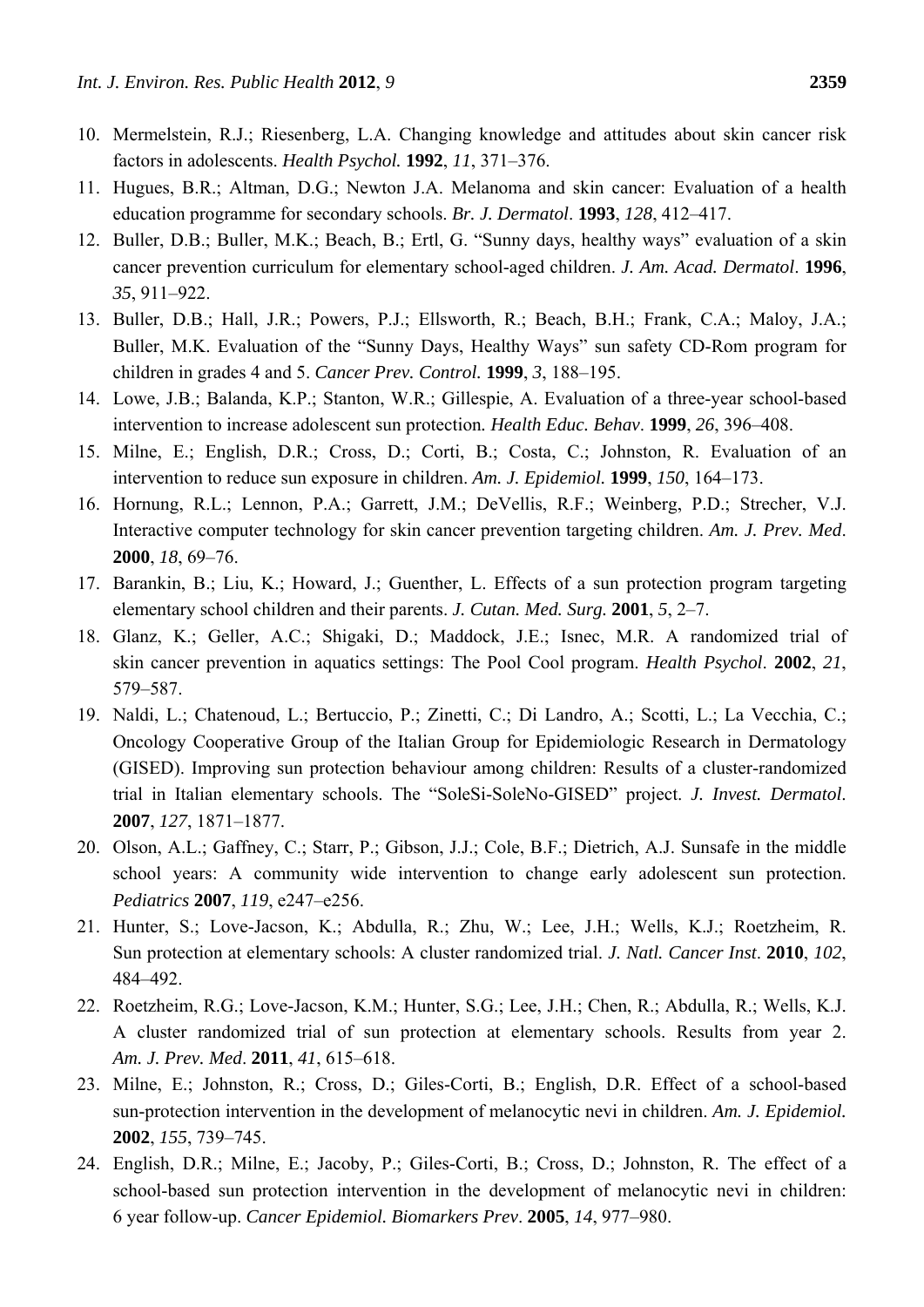- 26. Harrison, S.L.; Buettner, P.G.; MacLennan, R. The North Queensland "Sun Safe Clothing" study: Design and baseline results of a randomized trial to determine the effectiveness of sun-protective clothing in preventing melanocytic nevi. *Am. J. Epidemiol.* **2005**, *161*, 536–545.
- 27. Saraiya, M.; Glanz, K.; Briss, P.A.; Nichols, P.; White, C.; Das, D.; Jay Smith, S.; Tannor, B.; Hutchinson, A.B.; Wilson, K.M. Interventions to prevent skin cancer by reducing exposure to ultraviolet radiations: A systematic review. *Am. J. Prev. Med.* **2004**, *27*, 422–466.
- 28. Wilgenbus, D.; Cesarini, P.; Bense, D. *Vivre avec le Soleil, Guide de L'Enseignant*; Hatier: Paris, France, 2005. Available online: http://www.soleil.info (accessed on 29 May 2012).
- 29. Quéreux, G.; Nguyen, J.M.; Volteau, C.; Dréno, B. Prospective trial on a school-based skin cancer prevention project. *Eur. J. Cancer Prev*. **2009**, *18*, 133–144.
- 30. Fitzpatrick, T.B. The validity and practicability of sun-reactive skin types I through to VI. *Arch. Dermatol.* **1988**, *124*, 869–871.
- 31. Defez, C.; Stoebner-Delbarre, A.; Sancho-Garnier, H. La prévention des cancers cutanés: Résultats de quelques programmes. *Oncologie* **2002**, *4*, 488–492.
- 32. Peters, L.; Paulussen, T. *School Health Promotion and Cancer Prevention. A Review of International Effect Research on Skin Cancer Prevention*; NIGZ, European Commission: Brussels, Belgium, 1997.
- 33. Conner, M.; Norman, P. *Predicting Health Behavior: Research and Practice with Social Cognition Model*; Oxford University Press: Buckingham, UK, 1995; p. 230.
- 34. Fishbein, M.; Ajtzen, I. *Belief*, *Attitude*, *Intention*, *and Behavior*; Addison-Wesley: Reading, MA, USA, 1975.
- 35. Ajtzen, I. From intention to actions: A Theory of Planned Behavior. In *Action-Control: From Cognition to Behavior*; Kuhl, J., Beckmann, J., Eds.; Springer: Heidelberg, Germany, 1985; pp. 11–19.
- 36. Buller, D.B.; Reynolds, K.D.; Yaroch, A.; Cutter, G.R.; Hines, J.M.; Geno, C.R.; Maloy, J.A.; Brown, M.; Woodall, W.J.; Grandpre, J. Effects of the "Sunny Days Healthy Way" curriculum on students in grades 6 to 8. *Am. J. Prev. Med.* **2006**, *30*, 13–22.
- 37. Donner, A.; Klar, N. *Design and Analysis of Cluster Randomization Trials in Health Research*; Wiley: Hoboken, NJ, USA, 2000.
- 38. Murray, D.M.; Varnell, S.P.; Blitstein, J.L. Design and analysis of group-randomized trials: A review of recent methodological developments. *Am. J. Public Health* **2004**, *94*, 423–432.
- 39. Zanetti, R.; Rosso, S.; Martinez, C.; Navarro, C.; Schraub, S.; Sancho-Garnier, H.; Franceschi, S.; Gafa, L.; Perea, E.; Tormo, M.J.; *et al*. The multicentre south European study "Helios" I: Skin characteristics and sunburns in basal cell and squamous cell carcinomas of the skin*. Br. J. Cancer* **1996**, *73*, 1440–1446.
- 40. Rosso, S.; Zanetti, R.; Martinez, C.; Tormo, M.J.; Schraub, S.; Sancho-Garnier, H.; Franceschi, S.; Gafa, L.; Perea, E.; Navarro, C.; *et al*. The multicentre south European study "Helios" II: Different sun exposure patterns in the aetiology of basal cell and squamous cell carcinomas of the skin*. Br. J. Cancer* **1996**, *73*, 1447–1454.